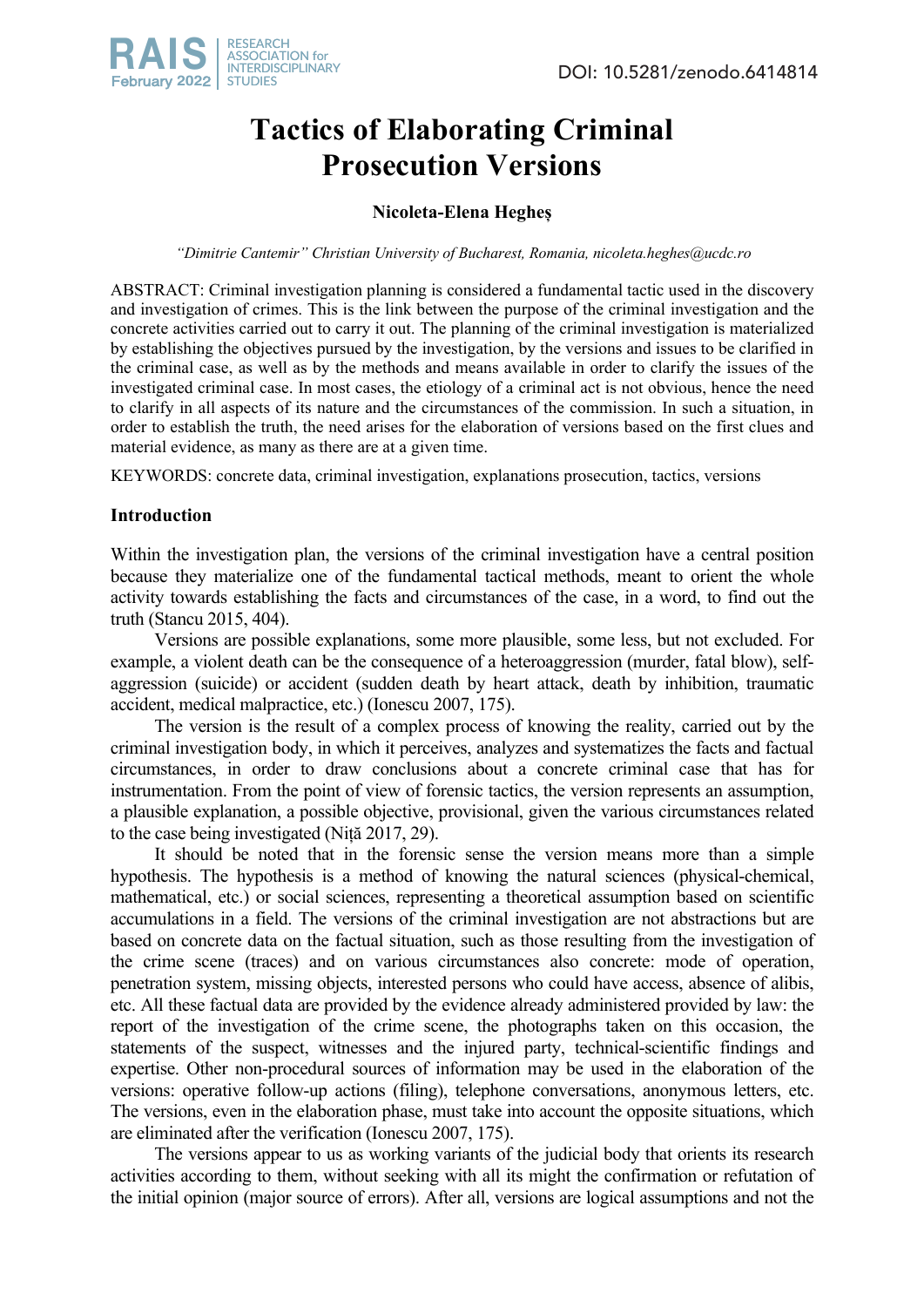result of impressions. Their value is all the greater as the data on which they are based are more numerous and more consistent in terms of probation. To this is added, as a decisive element, the experience of the prosecutor or the police officer, the methodological knowledge acquired through a long activity in the investigation of certain categories of crimes (hence the tendency for specialization: murders, thefts, car accidents, sex crimes, drugs, juvenile delinquency - see Cristiean 2017, and other crimes - see Pascu, Buneci and Buneci 2020) (Ionescu 2007, 175).

Versions could be defined as possible explanations based on existing evidence and information on the commission of a crime. An advanced degree of possibility makes a version probable, but not yet certain until confirmation in all respects (Ionescu 2007, 176).

The activities must be carried out in compliance with all the principles of law, ethics and morals (see in detail Ciochină and Vedinaș 2012; Popa Tache 2017, 154-162) etc. The principles of the criminal procedural law are those elements on which the norms of criminal procedural law are based, guiding the behavior of the judicial bodies as well as of the other participants in the criminal process, these being applied in all criminal proceedings, regardless of the phase it also applies to other judicial proceedings in connection with a criminal case (Buneci 2020, 17).

#### **The logic of the versions**

In addition to the above, we believe that the psychological considerations regarding the elaboration of the versions are not without interest. In this field, the subjective factor scientifically understood - is of crucial importance. Made in terms of thinking but starting from a material support, the shaping of the version involves three forms of reasoning: deduction, induction and analogy (Ionescu 2007, 176):

- The deductive reasoning consists in a transition from the general to the particular while in the inductive one the process is reversed: from the particular to the general.

- In the case of inductive reasoning, we start from isolated facts which, by extrapolation, respectively corroboration with general elements from the judicial practice, can suggest which crime was committed and in what way.

- Reasoning by analogy means establishing what happened based on partial similarity with other similar facts. The application of this procedure requires caution and alone cannot provide certainties but only indications that need to be confirmed by other means.

### **Version classification**

The versions of the criminal investigation may concern either the criminal act as a whole or its elements, secondary circumstances, derivatives, related to the crime or the perpetrator, in relation to their extent and the scope of the circumstances, to which explanation the elaborated assumptions are directed (Niță 2017, 30).

Depending on the object and the extent of the versions, they can be:

1. *The main versions* are those which have as their object the investigation of the whole act and concern in particular the nature of the act, whether or not it has a criminal character and the constitutive elements of the crime, insofar as it is established that the case is a crime.

These versions must take into account the finding of objective and relevant explanations regarding (Niță 2017, 30):

- the objective side of the crime, in order to establish the circumstances related to the place, time and mode of operation in committing the deed;

- the subjective side, respectively the form of guilt, the motive and the purpose pursued by the perpetrator, by the perpetrator and the other participants;

- the subject of the crime, respectively: the number of participants in the commission of the act, the quality in which they participated in its commission, as well as the contribution of each one to it.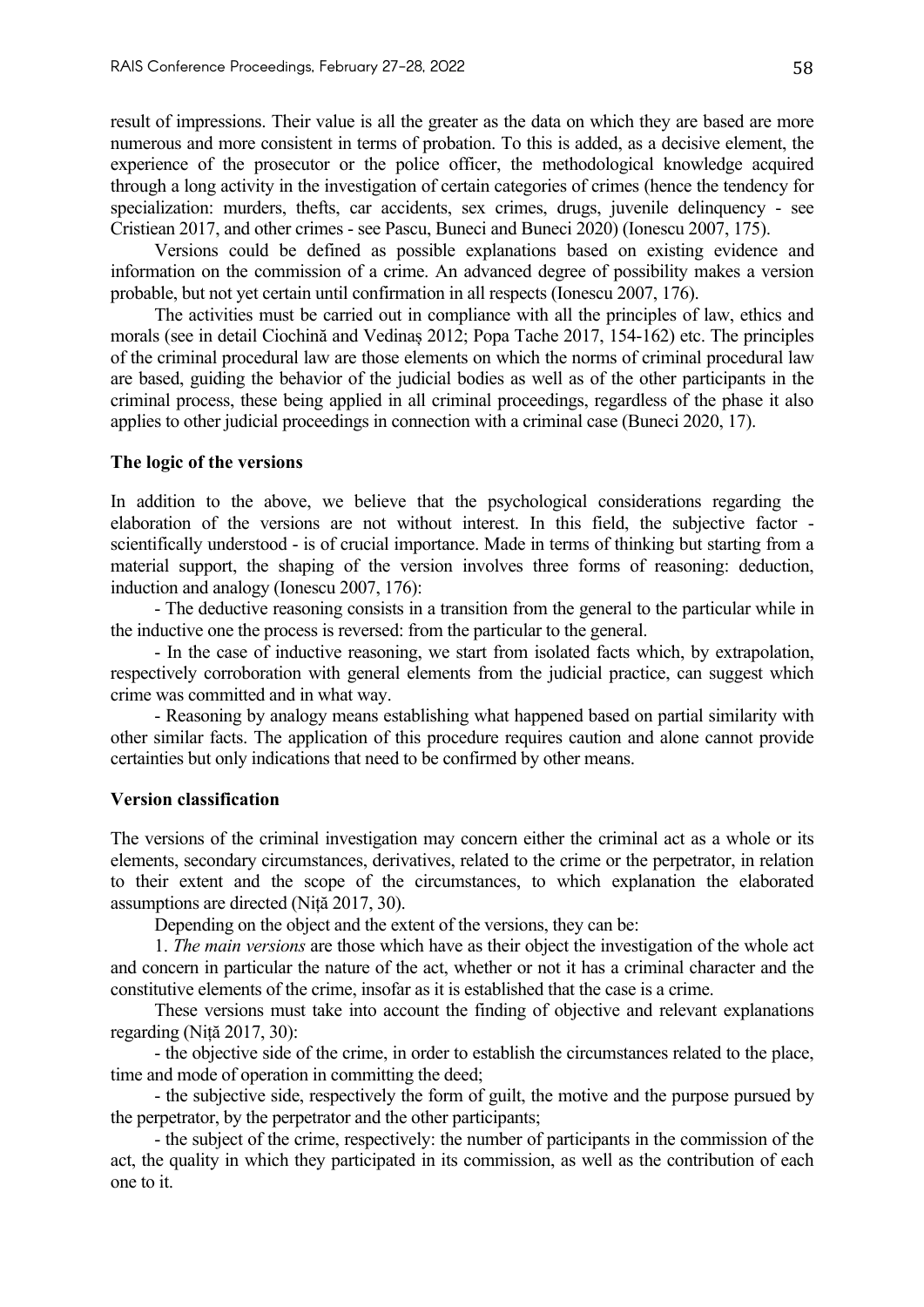2. *The secondary versions* concern only one aspect of the act, such as certain circumstances that can be explained. It should be noted that a secondary version may become a primary version, depending on the new information obtained during the research. The data resulting from the verification of the secondary versions, serve to outline the explanations regarding the main versions, reason for which the secondary versions are elaborated and verified before the main versions.

#### **The conditions underlying the development of the versions**

For the elaboration of appropriate versions, able to serve to find out the truth in a criminal case, at least the following conditions are necessary (Niță 2017, 30-31; Stancu 2015, 406; Stancu and Moise 2014, 189-190):

- Possession of data or information about the investigated deed, which is appropriate and sufficient, in terms of quantity and quality. Data and information must be concrete and as accurate as possible. At the same time, the data and information from the referral alone, simple assumptions or assumptions based on experience, without real support based on rigorous and thorough investigation, are not enough. Usually, the source of the data is of a procedural nature, respectively: on-site investigation, statements of the injured persons, statements of the perpetrators, statements of the witnesses, documents submitted, expertise and findings, as the case may be, etc. However, there may also be extra-procedural sources, respectively: investigations, anonymous notifications, materials published in the press, etc., which must be thoroughly verified and corroborated with data of a procedural nature.

Due to the nature of these data, not infrequently false, it goes without saying that the criminal investigation cannot be constituted only on them (Mircea 1998, 223).

- The professionalism of the investigator, determined by the multilateral professional training, by his experience and intuition;

- The good faith of the investigator, consisting in his right intention and his abstention from causing harm, through his honesty and fairness; the elements of good faith represent the legal values corresponding to the moral values of honesty;

- The use of logical forms of reasoning, deductive, inductive and by analogy, to ensure that all possible hypotheses and versions can be taken into account, depending on any data and information that appears during the prosecution and trial, up to final and irrevocable settlement of the case.

## **Tactics of elaboration versions**

Versions are formulated when several explanations can be given for the investigated deed or only for some aspects. The recommended tactical rules require that the factual data be sufficient in quantity and appropriate in quality. The requirement of "sufficiency" seems debatable to us and in any case should not be absolved. In the concrete conditions of the investigated case, the term may be ambiguous or uncertain. Who can answer exactly the question "how much data" is needed? The same goes for the qualitative condition which is equivalent to the probative value. Or, this is established by checking the version and not a priori. Another rule requires that versions be developed in connection with all possible or plausible explanations. Hard to appreciate what "everything" is. In reality, the imagination of the versions depends not only on the existing data but also on the experience and intuition of the investigator (Ionescu 2017, 177).

The main tactical rules that must be observed in the elaboration of the criminal prosecution versions are the following (Stelzer 1977, 190-191 apud Niță 2017, 31):

- the versions should be elaborated only for the facts or circumstances that may have more explanations;

- the versions should be made only on the basis of procedural data, supplemented only if necessary, with those from extra-procedural sources;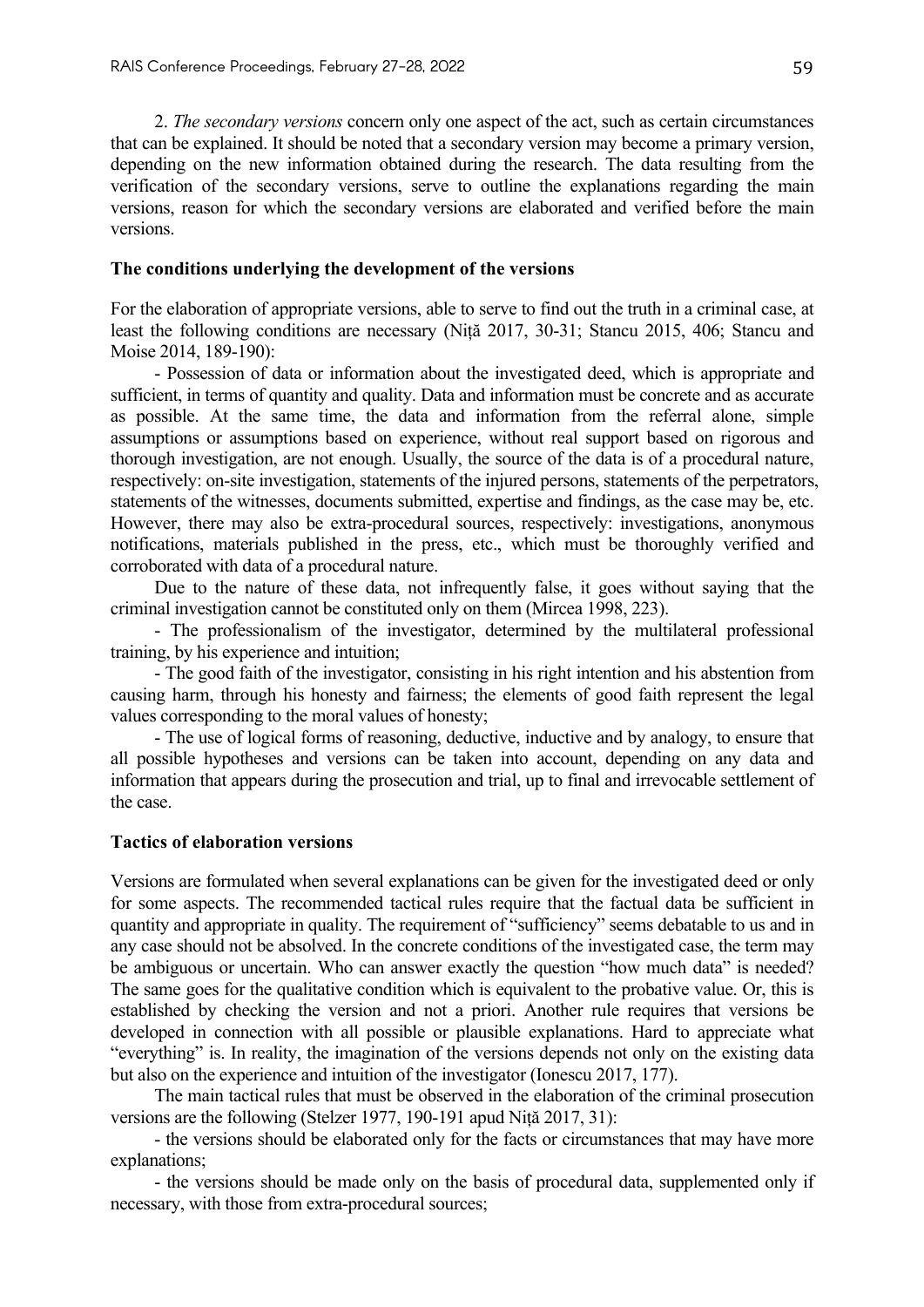- the basis of the versions should be only the concrete data;

- the versions to be elaborated in connection with all possible explanations, which can be given in the investigated case;

- the versions should be well constructed from a logical point of view, and the problems to be clarified of each version should be formulated clearly and precisely.

# **Checking versions of prosecution**

This is a necessary and most important step in establishing the truth, carried out through the activities covered and carried out according to the criminal investigation plan, in order to clarify all the issues related to each version. The criminal investigation body must proceed to the thorough and careful verification of each version, in order to eliminate all those hypotheses that do not conform to reality. From the generalization of the positive experience of criminalistics, some rules have emerged that must be observed when verifying the versions, these being the following (Aionițoaie and Sandu 21-22, Suciu 1972, 501, Mircea 1998, 146 apud Niță 2017, 31):

- multilateral verification of all issues that need to be clarified in each version;

- the pair versions, which refer to the same fact or to the same circumstance, must be verified in parallel and not consecutively;

- all necessary steps must be taken to verify and undertake the verification of the versions in question;

- in case of contradictory results, the verification must continue until all contradictions have been definitively removed;

- the version check will be considered completed only when all paired versions have been removed, leaving only one, which is confirmed by the result of all verifications undertaken, of a procedural and extra-procedural nature, as the case may be.

Versions will be checked at the same time, not one at a time. The rule is correct, but not always possible to apply. That is why the expression "in parallel" seems to us more appropriate, which induces the idea of concomitance in a broad sense (Ionescu 2007, 177).

# **Priority in version checking**

In practice, the specialists in the field have retained, as a guide, the order of priority in carrying out the activities of verifying the versions of criminal prosecution, an order that is based on logic and priorities of criminal prosecution, in any criminal case, thus (Niță 2017, 32 ):

- for the first time, those activities are performed to verify the versions meant to prevent the commission of new crimes, the destruction or deletion of traces, the concealment of the proceeds of crime and the evasion of perpetrators from criminal prosecution;

- in order, follow the activities that, through the possible results obtained, can contribute to the verification of all or most of the elaborated versions, gaining time and efficiency in solving the case;

- when several activities are foreseen for the verification of the same version or for the clarification of the same problem, the activities that ensure the obtaining of the most conclusive result regarding the verified version are first executed.

By interpreting and comparing the data resulting from the criminal investigation activities, it will be assessed whether a version is demonstrated, whether it needs to be further verified or whether another version/explanation is foreshadowed. Finally, the unconfirmed version is excluded while the version confirmed in terms of the evidence administered becomes objectively possible and plausible, i.e., it has a certain degree of certainty (Ionescu 2007, 177).